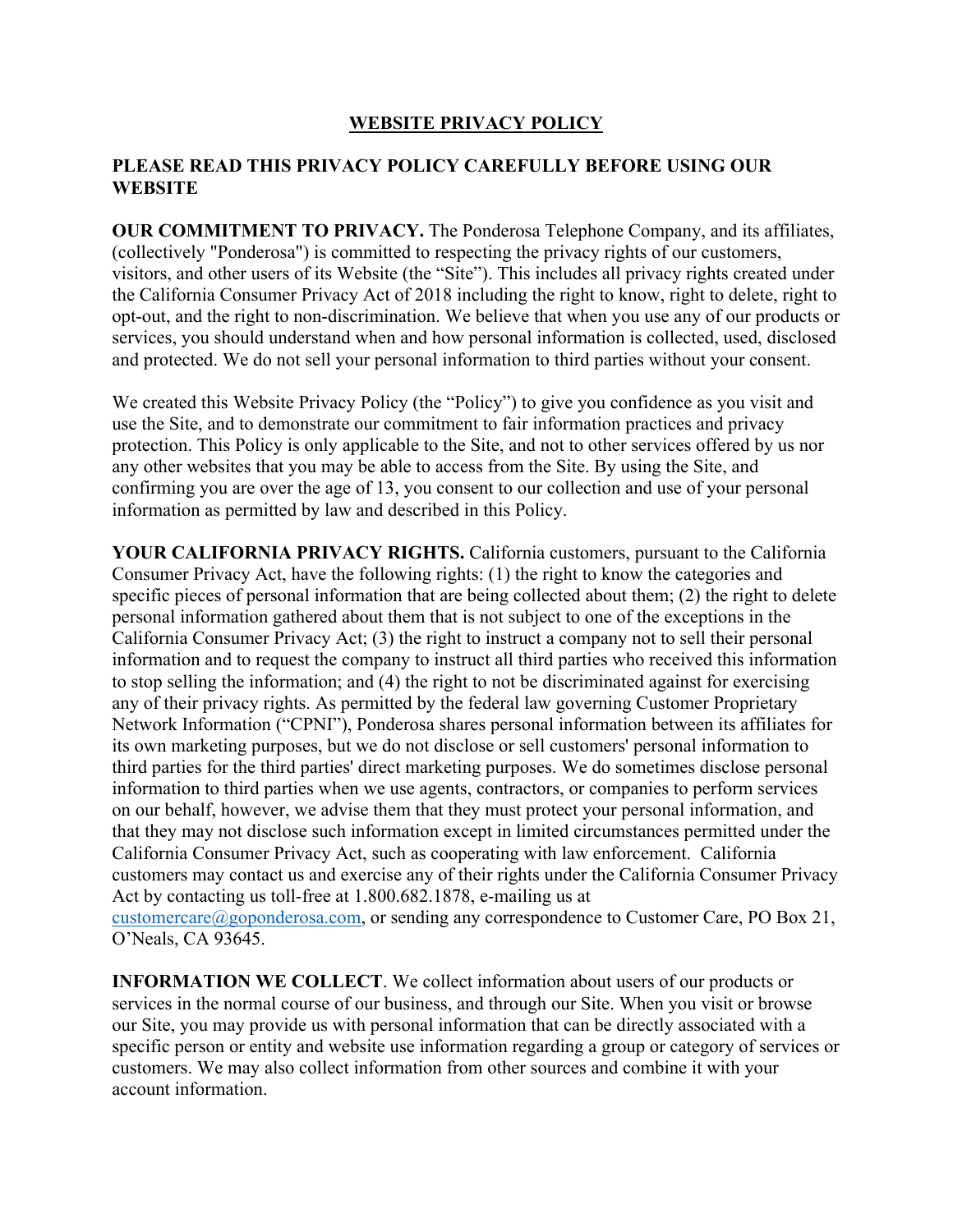**Website Information.** Our web servers automatically receive certain types of information when you use our Site, for example, your domain name and IP address(es), date and time of visits, the type of browser you use, the website from which your visit originated, page visits, time spent on web pages, and other similar website "traffic data." No personal information about you is revealed in this process. We do not set any personally identifiable information in cookies. We only use cookies to collect website usage information so that we can determine how to improve our Site, complete transactions you request, and track your selections in order to make appropriate recommendations about our products and services. You can generally choose whether to accept cookies by changing the settings on your website browser. However, if you choose to disable this function, your experience at our Site may be diminished and some features may not work as they were intended.

**USE AND SHARING OF PERSONAL AND AGGREGATE INFORMATION.** We use your personal and website use information in order to provide optimal customer service, engage in our business activities, and inform you about other products or services.

**Use of Personal Information.** We do not sell your personal information to third parties without your consent. We may use your personal information to verify your identity, check your qualifications for services, or to follow up with transactions initiated on the Site. We may also use your contact information to send you additional information about our company. If at any time you do not wish to receive these communications, please let us know by calling us toll-free at 1.800.682.1878, e-mailing us at customercare@goponderosa.com, or sending any correspondence to Customer Care, PO Box 21, O'Neals, CA 93645. When we use other agents, contractors, or companies to perform services on our behalf, we advise them that they are to protect your confidential information, and not disclose such information except in limited circumstances permitted under the California Consumer Privacy Act such as cooperating with law enforcement.

**Use of Website Information.** We use aggregate information to analyze our Site traffic, but we do not examine this information for individually identifying information. We may use anonymous IP addresses to help diagnose problems with our server, administer our site, or display website content according to your preferences.

**Use of Information in Business Transfers.** Information about our users, including personal information, may be disclosed as part of any merger, acquisition, sale of company assets, or transition of service to another provider, as well as in the unlikely event of an insolvency, bankruptcy, or receivership in which personal information would be transferred as one of the business assets of the company.

**Use of Information to Protect Ponderosa and Others.** We will disclose personal information only if required to do so by law or in good-faith belief that we need to do so to: (1) conform or adhere to legal requirements; (2) comply with civil, criminal, or regulatory investigations; (3) protect and defend our rights or our property, or the users of the Site; (4) act in case of emergency to protect the safety of the public or users of the Site; and (5) provide information to consumer reporting agencies.